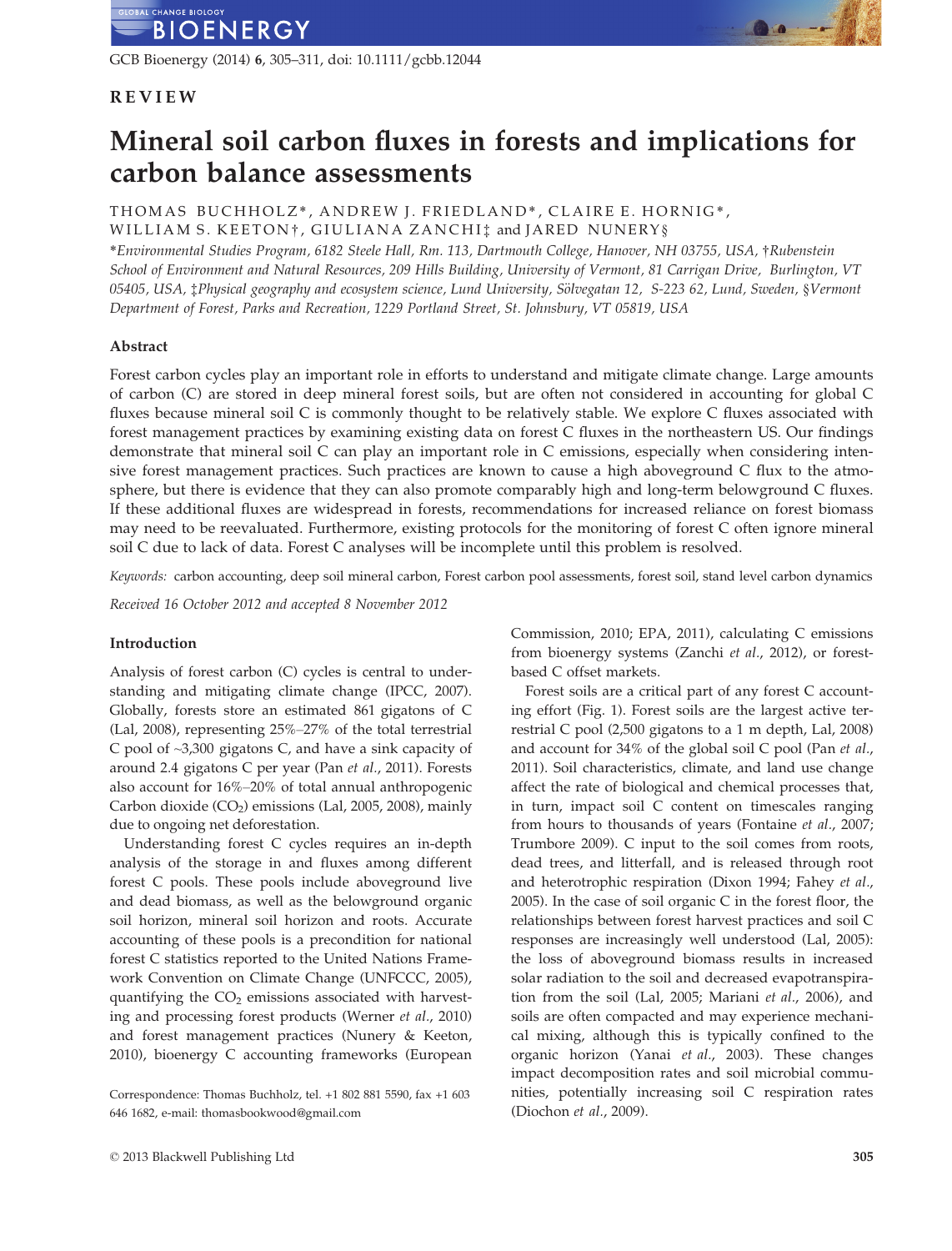

Fig. 1 Major forest carbon (C) pools for a 100-year old hardwood forest in New Hampshire (Fahey et al., 2005). The depicted size of the pools is in proportion to their relative C content.

The mineral component of forest soils stores more than 50% of the C in forest soils (Jobbagy & Jackson, 2000; Fig. 1). However, due to limited understanding of mineral soil C fluxes in response to forest harvesting (e.g. Zummo & Friedland, 2011), and because mineral soil C pools are commonly assumed to be stable (e.g. Smith et al., 2006), mineral soil C fluxes are not considered in empirical simulation models commonly used to project forest C dynamics over time (e.g. the U.S. Forest Service's Forest Vegetation Simulator (FVS), Hoover & Rebain, 2011). In the policy realm, the lack of sound scientific data on mineral soil C in forests often leads to exemptions for reporting mineral soil C storage capacity and C stock changes. For example, under C market accounting protocol soil C is often optional or excluded in forestry projects (e.g. VCS, 2012).

In this article, we review data from the northern temperate forest in eastern North America as well as anecdotal evidence from a growing body of literature around the globe to (i) review the current knowledge, practice, and requirements for including and quantifying mineral soil C balances in forest C accounting systems, (ii) elucidate how recent insights into mineral soil C fluxes challenge conventional wisdom in forest C accounting, (iii) describe the current limitations to quantifying and tracking mineral soil C, and (iv) suggest steps to incorporate mineral soil C fluxes in forest C accounting, policy, and management.

#### Current views on soil C

#### Conventional wisdom

Contemporary practice-oriented forest C accounting models and literature on soil C fluxes regularly exhibit two assumptions: (i) only C fluxes to and from the upper organic soil horizons (<40 cm) and root compartment respond to forest management practices and (ii) a postharvest soil C equilibrium is reached in the short-term within 20 years, even under intense harvest practices (e.g. Johnson & Curtis, 2001 on a global scale; Jones et al., 2011 for bioenergy applications in New Zealand). Deeper soil C pools are considered stable. For instance, several recent review papers on landscape C analysis provide an in-depth overview of C accounting, but avoid any reference to mineral soil C (e.g. Ryan et al., 2010; McKinley et al., 2011; or Fahey et al., 2010 for forestry, Conant et al., 2011 for agriculture). Likewise, the US-wide lookup tables for soil C fluxes in conjunction with clearcutting regimes provided by Smith et al. (2006) assume that the mineral soil C pool remains constant throughout the 125 years postharvest. Meanwhile, many studies analyzing soil C changes focus on examples such as converting agricultural land to forest or vice versa (e.g. Cowie et al., 2006; Searchinger et al., 2009) rather than soil C change on land continuously categorized as forested.

As a result of these assumptions, forest C accounting frameworks frequently consider upper soil horizon C fluxes only (e.g. IPCC, 2006). Partly due to this exclusion of soil C, study results then find rapid net C-emission benefits from intensified forestry (e.g. Perez-Garcia et al., 2005; Cowie et al., 2006) and support the substitution of forest-based products and fuels for energy-intensive products and fossil fuels, respectively.

Such outcomes reinforce the prevailing wisdom that "research suggests that harvest operations have no effect on soil carbon" (Perschel et al., 2007 pg 25, for the Northeastern US), and have led some researchers to exclude soil C from their analyses until further evidence of harvest impacts on this C pool is found (e.g. Lippke et al., 2011). In other cases, the change in mineral soil C as a response to forest management is acknowledged, but omitted due to data uncertainty (e.g. Holtsmark, 2012), or the change is declared marginal in comparison to potential greenhouse gas mitigation gains (e.g. Cowie et al., 2006). Sometimes it is discussed as a potential additional and marketable C sink rather than a potential source (e.g. Lorenz et al., 2011).

These approaches are not unreasonable given the many articles that have indicated that mineral soil C in managed forests is stable. However, additional evidence points to changes in mineral soil C brought on by harvesting, and its potentially large impact makes it especially worthy of consideration. We present this evidence in the following section.

#### Challenges to the conventional wisdom

Further research suggests that mineral soil C responses can be highly variable depending on harvesting intensity, surface disturbance, and soil type (e.g. Nave et al.,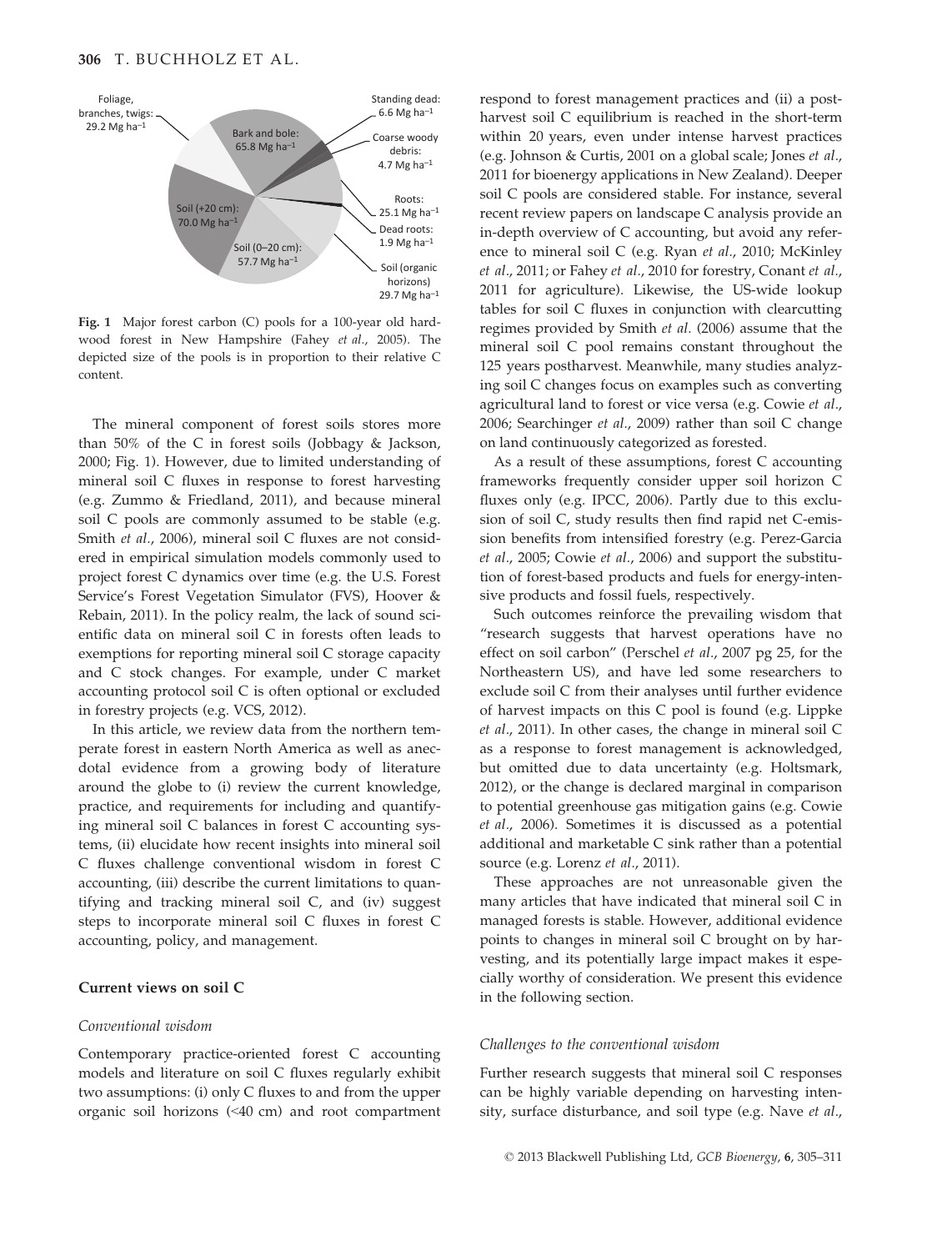2011). However, several recent studies suggest that certain forest harvesting practices might cause significant and long-term C losses in the mineral soil. Pregitzer & Euskirchen (2004) observed a decrease in mineral soil C with decreasing age class in a study encompassing tropical, temperate and boreal forest biomes. Johnson (1995) noticed that "the decline in mineral soil C was significant" over 8 years following whole tree harvest clearcuts in the temperate US northern hardwood forest (pg 1349). For the same region, Zummo & Friedland (2011) found, in Spodosols, a significantly lower total C amount in the 10–45 cm depth soil horizons of forests 55 years after clear-cuts. In a global meta-analysis encompassing 432 sites, Nave et al. (2011) detected "a significant decline in deep mineral soil Carbon" (pg 860), also for Spodosols, by 9% following harvest, although no significant mineral soil C loss was detected when other soil types were included in the analysis. Diochon et al. (2009) observed a 50% loss in mineral soil C 30 years following harvest in the boreal forest of Nova Scotia. In temperate forests in the Great Lakes region, Tang et al. (2009) discovered that "total soil C at 0–60 cm initially decreased after harvest, and increased after stands established" (pg 153). There is no consensus on what processes cause the decrease in mineral soil C (Jandl et al., 2007; Diochon et al., 2009; Zummo & Friedland, 2011).

Including forest soil C fluxes in forest management analysis could have significant impacts on modeling results. For instance, Zanchi et al. (2012) included volatile soil C fluxes in their analysis of increasing fellings in an Austrian forest from 60% to 80% of net annual increment. Their model assumed only moderate forest C losses with the loss rate peaking at around 0.03 Mg/ ha after ~60 years. In this work, we assessed that the accumulated soil C losses constituted 12% of total forest C losses or 3.6 Mg/ha (Fig. 2a) once a C payback period was reached after 175 years compared to a coal substitution scenario (Fig. 2b). Excluding even these presumably minor changes in soil C would lead to a significantly shorter (by about 25 years) C payback period. Including forest soil C fluxes is especially important in bioenergy C accounting because residues are often the primary fuel considered and residue decomposition patterns have a significant impact on litter and soil C stock changes (Repo et al., 2011).

#### Limitations to forest soil C analysis

#### Forest mineral soil datasets

Collecting robust data on mineral soil C has proven difficult due to the labor necessary to make the required measurements. As a result, regional, national, and global



Fig. 2 Forest Carbon (C) stock change (a) and effects of excluding forest soil C (b) in a bioenergy substitution scenario modeling C fluxes in a 90 ha Austrian forest when increasing fellings from 60% to 80% of net annual increment (Zanchi et al. in press).

soil C datasets are often restricted to the upper soil strata, utilize only short-term observations, and are incapable of associating forest management regimes to belowground C fluxes. Examples include the periodic nationwide U.S. Forest Inventory and Analysis National Program, which samples several aboveground forest C attributes, but has not been designed to provide sufficient data to analyze upper-strata soil (Fahey et al., 2010) or deep soil characteristics (Harrison et al., 2010) in response to different forest management regimes.

The soil-specific datasets that do exist are extensive, but often are not robust enough to provide stand- or treatment-specific analysis of mineral soil C. Examples include the USDA Natural Resources Conservation Service STATSGO database or the Harmonized World Soils Database, which contain estimates of mineral soil C up to 1 m depth, but without any connection to aboveground C data. One of the largest available soil C databases, the ISRIC\_WISE World Inventory of Soil Emissions Potentials, has ~10,250 ISRIC\_WISE plots, but most of these include soil C measurements only to a depth of 30 cm (Batjes, 2011). The spatially explicit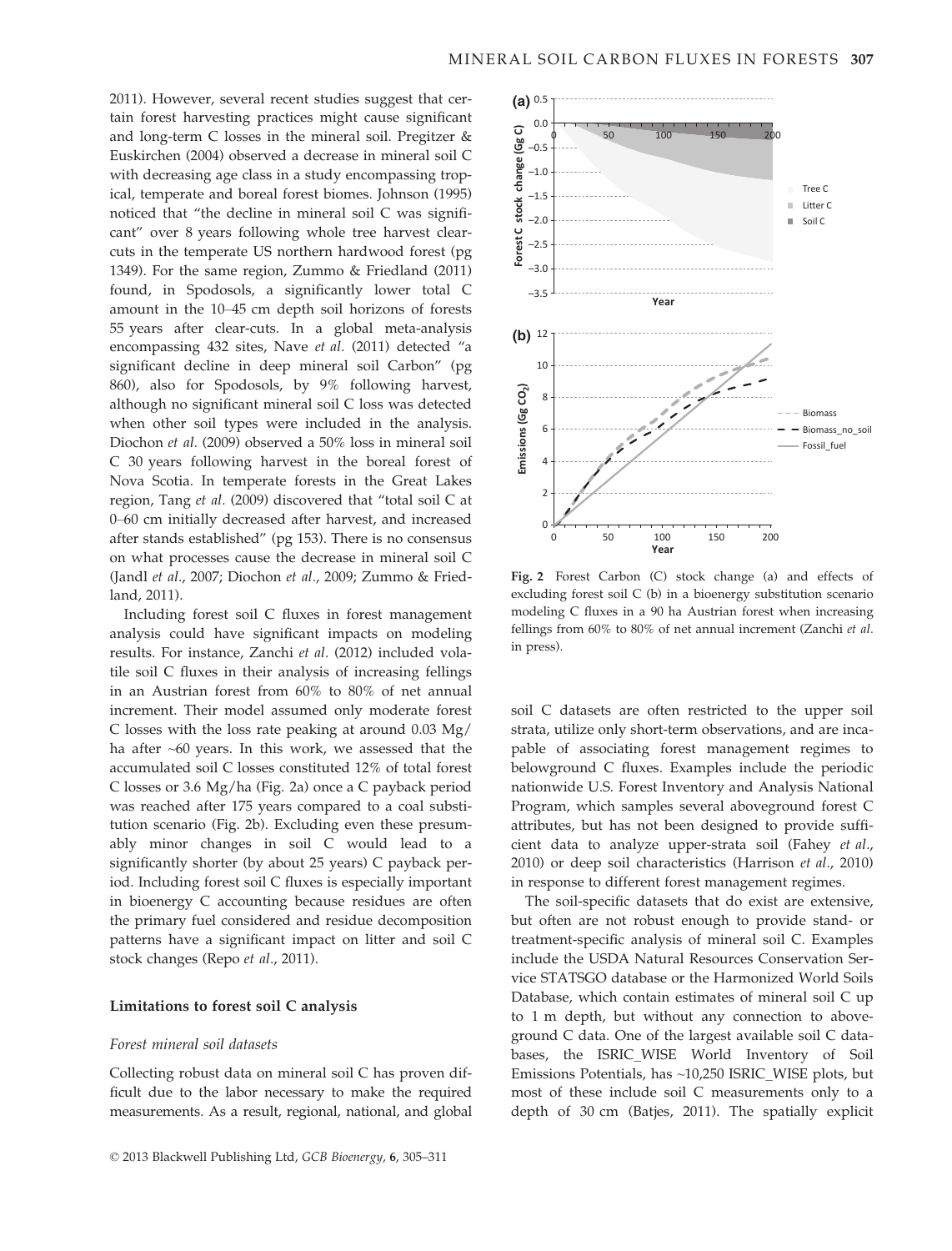design for large-scale analysis prohibits the use of these datasets for analysis in smaller scales where "the use of local data is preferable" (Smith et al., 2012 pg 2091).

## Inclusion of mineral soil C in standard forest C accounting tools

Although reliable soil C data are a precondition for full forest C accounting, another requirement for successful integration of soil C fluxes is the availability of C accounting tools that are capable of accounting for all above- and belowground C fluxes. A range of existing forest C accounting models have this capacity. One example is FORCARB (Birdsey, 2006). Another, the ecosystem process model Biome-BGC, is able to include forest mineral soil C fluxes (e.g. Peckham & Gower, 2011 using mineral soil data from the STATSGO database). Models that use forest growth models for data input, such as the GORCAM model, are among the most flexible ones. It calculates C fluxes to and from the atmosphere for different forest management strategies, incorporates C pools in wood products and fuels (Schlamadinger & Marland, 1996), and allows independent integration of soil C (Zanchi et al., 2012).

However, such models acknowledge limitations by available data. For example, the fact that "empirical evidence is lacking for consistent changes in average organic C stocks in the mineral soil following harvesting and immediate regeneration" (pg 376) forced Heath et al. (2002) to use soil C constants in FORCARB instead of a dynamic soil C model for cases of continuous forest cover. Furthermore, many forest and soil C modeling tools offer no link to the mineral soil C pool. Examples include the FVS and the Carbon OnLine Estimation tool (COLE). Mineral soil C fluxes can be modeled in standard soil C models such as CENTURY and Yasso07 based on land management. However, both models are focusing on soil organic C and the mineral soil C component is less established (Hilinski, 2001; Tuomi et al., 2011).

# Soil C in regulatory forest C accounting frameworks

Periodic national and international forest C inventories provide a snapshot in time of different forest C pools (e.g. IPCC, 2006 or EIA, 2011 for an international or national level, respectively). A range of voluntary as well as mandatory frameworks also specify forest C accounting standards. Many require tracking and identifying causal relationships between C fluxes and forest management practices. Key questions are which forest C pools to include and which downstream emissions should be accounted for [e.g. C stored in wood products or emissions avoided by substituting wood products for other materials (Law & Harmon, 2011)].

In contrast to the inventory and monitoring frameworks mentioned above, frameworks or protocols developed for marketing forest C storage and sequestration are based on modeling future trends. Most of these C market protocols acknowledge the role of mineral soil C in forest ecosystems, especially when land use change occurs. However, the complex relationship between below- and aboveground C pools makes the inclusion of mineral soil C in these market protocols difficult and therefore rare when no land use change is assumed (Table 1, see also Fahey *et al.*,  $2010$ ) – as is the case in projects focusing on improving forest management or reducing emissions from deforestation. The reasoning is that such projects will increase aboveground C through reduced harvest intensity such as extended rotation periods, and therefore will not reduce soil C (e.g. Gershenson & Barsimantov, 2011). For instance, the Verified Carbon Standard (VCS) has soil C monitoring only as an option in its protocol. Even if soil C is included, VCS limits measurements of soil C to the top 30 cm, therefore excluding part of the mineral soil C. Meanwhile, the Climate Action Reserve (CAR) acknowledges the potential of soil C fluxes triggered by harvest practices and long recovery times (Gershenson & Barsimantov, 2011) and requires soil C inclusion in any registered project but it also restricts soil monitoring to the top 30 cm (CAR, 2012). Given that the California Compliance Offset Program, a recently approved regulatory protocol administered by the California Air Resources Board, used a previous version of the CAR forestry protocol for its offset protocol (ARB, 2011) and the extensive changes made between the two versions, it is not clear if this new version will be endorsed by ARB. Mineral soil C losses are therefore not completely considered in these programs. Similarly, the Regional Greenhouse Gas Initiative (RGGI), a framework specific to large electric utilities in the Northeastern US, does stress the monitoring of soil C prior to project start but fails to specify a sampling protocol.

An additional, nonmarket protocol, the IPCC C inventory standards for managed forests, takes a similar approach to the market-based protocols. As the default for Tier 1 applications, it assumes no soil C change if land remains forest and applies a constant mineral soil C factor and the assumption that SOC stabilizes within 20 years for land use change scenarios (Table 1). Tier 2 and 3 applications consider temporal dynamics in soil C and allow the use of soil C model estimates and national inventories (Ortiz et al., 2011), but are rarely applied (e.g. Batjes, 2011) due to inherent uncertainties. Although fluxes in forest mineral soil C are recognized, forest management is not considered a potential highimpact factor on mineral soil C fluxes (IPCC, 2006, chapter 3.2).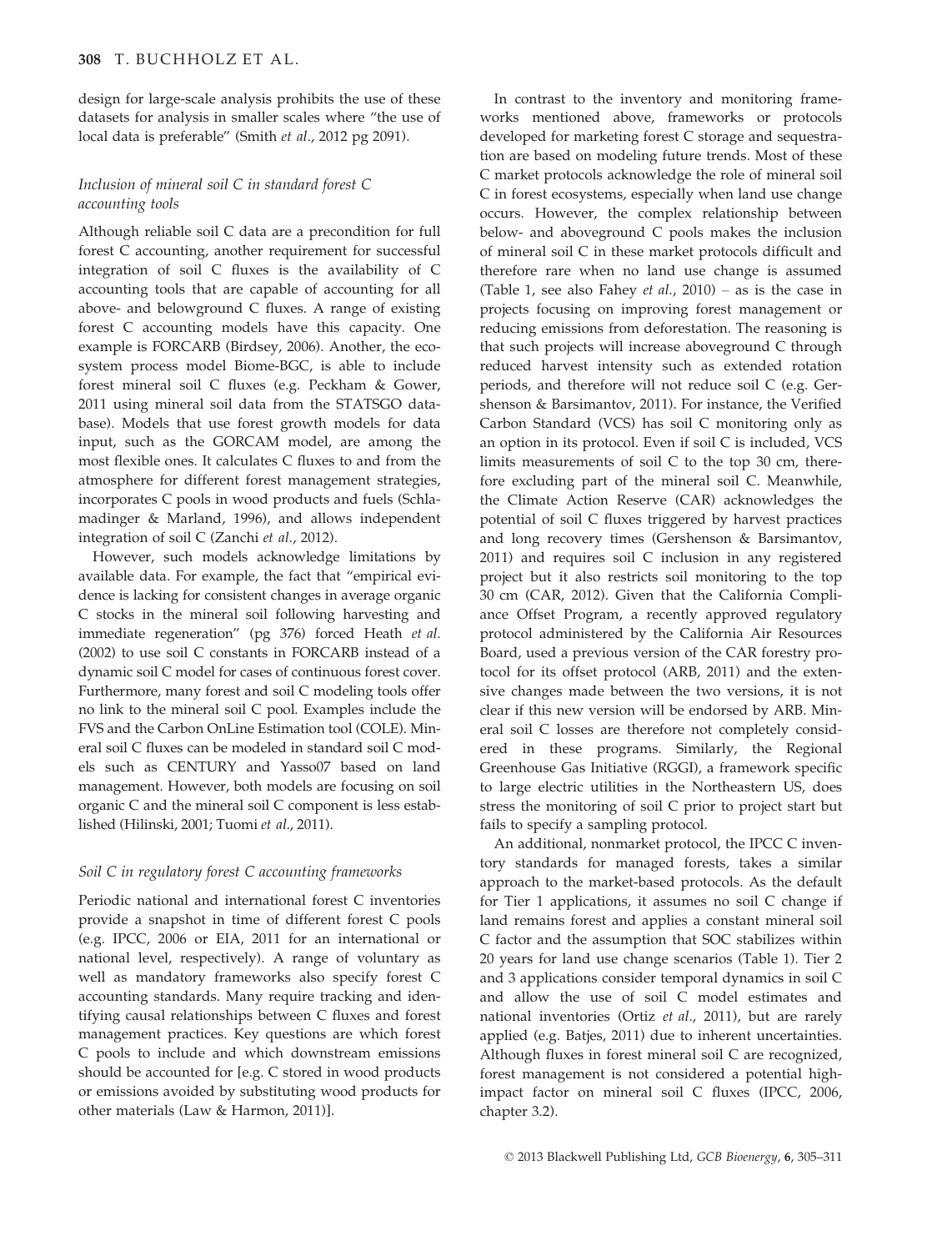| Protocol                                                 | Soil C requirements                                                                                                                                                                                                                                                                                                          | Source            |
|----------------------------------------------------------|------------------------------------------------------------------------------------------------------------------------------------------------------------------------------------------------------------------------------------------------------------------------------------------------------------------------------|-------------------|
| American Carbon<br>Registry (ACR)                        | Soil C not specified                                                                                                                                                                                                                                                                                                         | ACR, 2011;        |
| Verified Carbon<br>Standard (VCS)                        | Soil C not included or<br>optional in improved<br>forest management<br>or reduced emissions<br>from deforestation<br>projects<br>Assessments usually to                                                                                                                                                                      | VCS, 2012;        |
|                                                          | a depth of 30 cm only                                                                                                                                                                                                                                                                                                        |                   |
| Climate Action<br>Reserve (CAR)                          | Soil C included in all<br>forest projects<br>Assessments usually to<br>a depth of 30 cm only.                                                                                                                                                                                                                                | CAR, 2012;        |
| Regional Greenhouse<br>Gas Initiative (RGGI)             | Soil C inclusion<br>mandatory<br>No specification of<br>assessment and<br>monitoring methods                                                                                                                                                                                                                                 | RGGI, 2008;       |
| <b>IPCC</b> inventory<br>standard for<br>managed forests | Impact of forest<br>management regime<br>on mineral soil C<br>considered marginal<br>Range of C assessment<br>methods offered:<br>Tier 1 assumes constant<br>mineral soil C if land<br>remains forest<br>Tier 2 and 3 allow the<br>use of soil C model<br>estimates and national<br>inventories if preferred<br>by contender | <b>IPCC, 2006</b> |

Table 1 Carbon protocol requirements on monitoring soil Carbon (C)

Protocols of potential global significance are still under development, including a potential UN-REDD (Reducing Emissions from Deforestation and Forest Degradation, Goetz et al., 2010) instrument as well as an effort by the EU to account for C in international biomass trade (European Commission, 2010). Both documents acknowledge the potential impact of forest management practices on and the significance of the mineral soil C pool, but fall short of outlining methods on how to account for mineral soil C fluxes. Without a clear accounting procedure for mineral soil C fluxes, it is not clear how future voluntary or regulatory frameworks will accurately account for total forest C flux.

#### Conclusions

Mitigating climate change through forest management strategies is a major component of forest policy, but the technical and organizational difficulties of long-term and mineral soil C research have led current practice to assume stable or replenished forest soil C pools 20 years postharvest (e.g. IPCC, 2006). Recent forest mineral soil C research (e.g. Diochon et al., 2009; Zummo & Friedland, 2011) and forest C accounting studies (e.g. Zanchi et al., 2012) suggest that the exclusion of mineral soil C in forest C flux analysis can result in not fully accounting for the C flux under specific forest management or site conditions. These results also emphasize the importance of considering sufficiently long temporal scales in forest C flux analysis (Marland, 2011). Forest management alternatives that result in a delayed or avoided release of GHGs might be more effective in mitigating climate change relative to a scenario characterized by high, although short-term,  $CO<sub>2</sub>$  emissions.

The potentially significant and long-term release of mineral soil C by practices such as a clearcutting (Zummo & Friedland, 2011) might have profound impacts on the forest use vs. preservation debate. Although some studies stress the beneficial impact of intensified forest management for biomass on atmospheric  $CO<sub>2</sub>$ reduction targets by replacing fossil-fuel intensive products (Werner et al., 2010), other studies suggest that less intensive forest management strategies might be more beneficial from a climate change perspective (Nunery & Keeton, 2010). While such contradictory results can be largely explained by differences in boundary settings (e.g. the inclusion or exclusion of product substitution), our research indicates that a more nuanced debate regarding forest management strategies is appropriate. This debate must include mineral soil C. Including even a moderate forest soil C loss can have significant impacts on calculating a C payback time when assessing bioenergy substitution scenarios for fossil fuel use comparing forest-based bioenergy with fossil fuel scenarios (Fig. 2). Likewise, the timing of emissions is of considerable concern when aiming for climate change mitigating strategies even if the  $CO<sub>2</sub>$  is re-sequestered at a later stage (Kendall et al., 2009; Cherubini et al., 2011; Sathre & Gustavsson, 2011).

Regarding forest C credit markets, forestry projects generally realize climate benefits through reducing management impacts (e.g. through retention harvesting systems and extended rotation periods). Avoiding intensive harvesting practices might justify the exclusion of the mineral soil C in forest C accounting in this case where a stable or enlarged forest C pool is the goal.

There is a need to bridge knowledge gaps in mineral soil C fluxes and to accurately, cost-effectively and transparently monitor all major forest C pools, including soil. Techniques for increasing the frequency and efficiency of mineral soil sampling may be a major first step toward better understanding of mineral soil C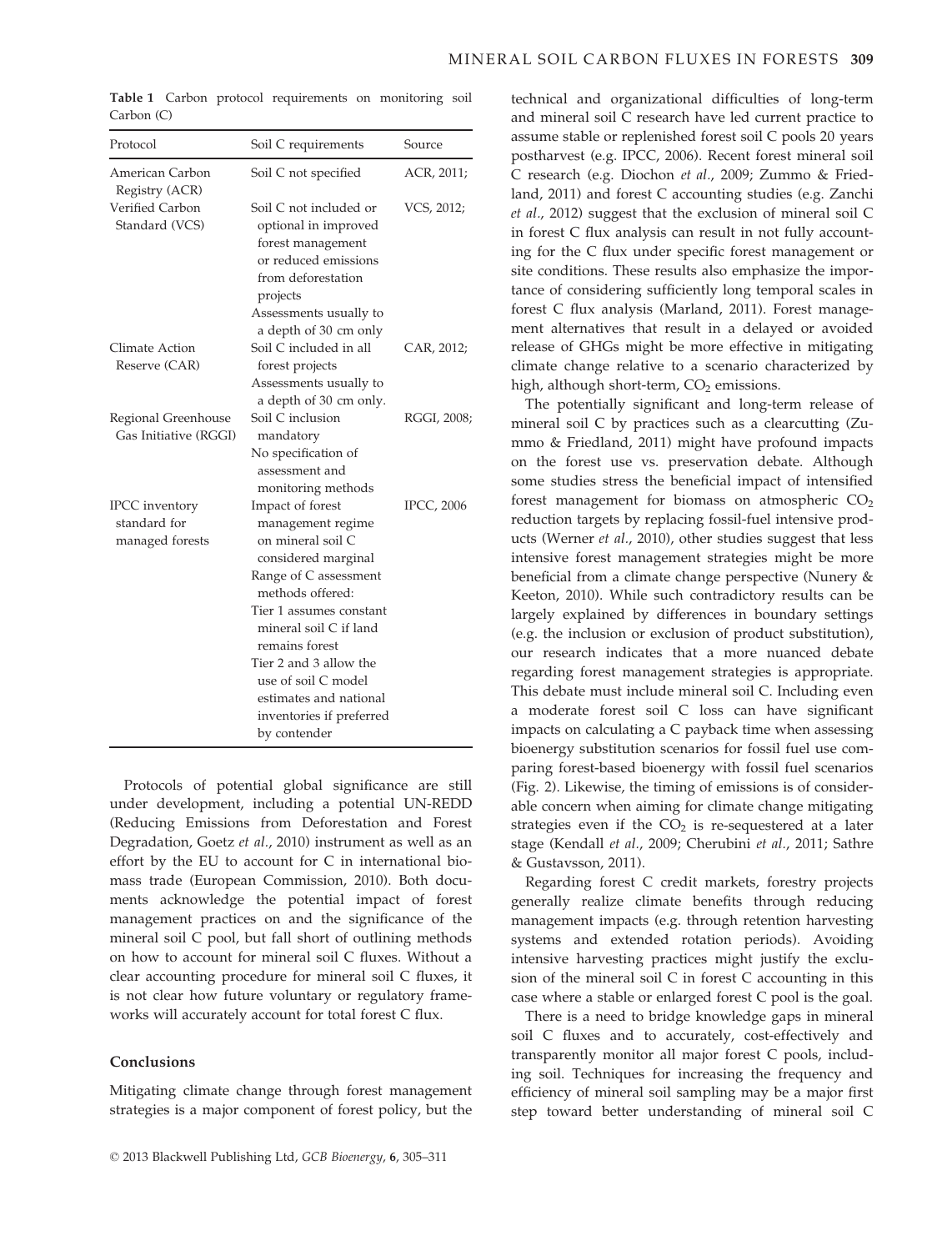fluxes (Harrison et al., 2010). New technologies, such as inelastic neutron scattering, laser-induced breakdown spectroscopy or ground-penetrating radar, might allow cost-effective in situ, nondestructive analysis of deeper soil strata (Johnston et al., 2004). This increased production of data is essential to meaningfully couple land cover management methods with soil structure which in turn can be built into larger soil datasets. Only then can regional datasets be justifiably applied in smaller spatial scales as well (Smith et al., 2012) and soil C pools can be widely included in forest C flux analysis.

As of now, ecosystem process models or forest product C accounting models offer increasingly sophisticated analytical capacities. A combination of available models could more fully account for above- and belowground C fluxes within a given project than any single model existing today. Using several models or the extended use of sensitivity analysis would provide a helpful step toward improved C monitoring and the communication of C flux uncertainties to researchers in other fields as well as practitioners. However, until the production of robust science describing the relationship of forest management practices to mineral soil C matures, we recommend a precautionary approach by avoiding intensified forest management practices such as an increased harvest frequency and intensity if the primary forest management objective is to increase forest C storage (Jandl et al., 2007).

## Acknowledgements

This work was supported by awards to A. Friedland from the Northeastern States Research Cooperative and the Porter Fund.

#### References

- ACR (2011) The ACR Forest Carbon Project Standard v 2.1.American Carbon Registry, Arlington, VA, 62pp. Available at: http://www.americancarbonregistry.org/ carbon-accounting/ACR%20Forest%20Carbon%20Project%20Standard%20v2.1. pdf (accessed 4 September 2012).
- ARB (2011). Compliance Offset Protocol U.S. Forest Projects. California Environmental Protection Agency, Air Resources Board, Sacramento, CA, 113 p. Available at: http://www.arb.ca.gov/regact/2010/capandtrade10/copusforest.pdf (accessed 4 September 2012).
- Batjes NH (2011) Soil organic carbon stocks under native vegetation Revised estimates for use with the simple assessment option of the Carbon Benefits Project system. Agriculture, Ecosystems and Environment, 142, 365–373.
- Birdsey RA (2006) Carbon accounting rules and guidelines for the United States forest sector. Journal of Environmental Quality, 35, 1518–1524.
- CAR (2012) Quantification Guidance for Use with Forest Carbon Projects. Climate Action Reserve, Los Angeles, CA, 31 pp. Available at: http://www.climateactionreserve.org/wp-content/uploads/2012/08/FPP\_Quantification\_Guidance.pdf (accessed 19 November 2012).
- Cherubini F, Peters GP, Berntsen T, Stromman AH, Hertwich E (2011) CO<sub>2</sub> emissions from biomass combustion for bioenergy: atmospheric decay and contribution to global warming. Global Change Biology Bioenergy, 3, 413-426.
- Conant RT, Ogle SM, Paul EA, Paustian K (2011) Measuring and monitoring soil organic carbon stocks in agricultural lands for climate mitigation. Frontiers in Ecology and the Environment, 9, 169–173.
- Cowie A, Smith P, Johnson D (2006) Does soil carbon loss in biomass production systems negate the greenhouse benefits of bioenergy? Mitigation and Adaptation Strategies for Global Change, 11, 979–1002.
- Diochon A, Kellman L, Beltrami H (2009) Looking deeper: an investigation of soil carbon losses following harvesting from a managed northeastern red spruce (Picea rubens Sarg.) forest chronosequence. Forest Ecology and Management, 257, 413– 420.
- Dixon RK, Brown S, Houghton RA, Solomon AM, Trexler MC, Wisniewski J (1994) Carbon pools and flux of Global Forest Ecosystems. Science, 263, 185–190.
- EIA (2011) Voluntary Reporting of Greenhouse Gases Program, Reporting Guidelines, Technical Guidelines, Part I Appendix: Forestry. Energy Information Administration, Washington DC, 280 pp. Available at: http://www.eia.doe.gov/ oiaf/1605/Forestryappendix%5B1%5D.pdf (accessed 4 September 2012).
- EPA (2011) Accounting Framework for Biogenic CO<sub>2</sub> Emissions from Stationary Sources. Environmental Protection Agency, Washington DC, 141 pp. Available at: http://www.epa.gov/climatechange/emissions/biogenic\_emissions/study.html (accessed 4 September 2012).
- European Commission (2010) Commission staff working document Impact Assessment Accompanying document to the Report from the Commission to the Council and the European Parliament on sustainability requirements for the use of solid and gaseous biomass sources in electricity, heating and cooling COM (2010) 11 final SEC(2010) 66 final, European Commission, Brussels, Belgium, 91 pp. Available at: http://eur-lex.europa.eu/LexUriServ/LexUriServ.do? uri=SEC:2010:0065:FIN:EN:PDF (accessed 4 September 2012).
- Fahey TJ, Siccama TG, Driscoll CT et al. (2005) The biogeochemistry of carbon at Hubbard Brook. Biogeochemistry, 75, 109–176.
- Fahey TJ, Woodbury PB, Battles JJ, Goodale CL, Hamburg SP, Ollinger SV, Woodall CW (2010) Forest carbon storage: ecology, management, and policy. Frontiers in Ecology and the Environment, 8, 245–252.
- Fontaine S, Barot S, Barre P, Bdioui N, Mary B, Rumpet C (2007) Stability of organic carbon in deep soil layers controlled by fresh carbon supply. Nature, 450, 277– 281.
- Gershenson A, Barsimantov J (2011) Accounting for Carbon in Soils. White Paper for the Climate Action Reserve, Arlington, VA, 46 pp. Available at: http://www.climateactionreserve.org/wp-content/uploads/2010/12/Accounting\_for\_Carbon\_in\_Soils-Forest\_White\_Paper.pdf (accessed 4 September 2012).
- Goetz S, Achard F, Joosten H et al. (2010) Comparison of methods for measuring and assessing carbon stocks and carbon stock changes in terrestrial carbon pools. CEE protocol 09-016 (SR77).Collaboration for Environmental Evidence, 34 pp. Available at: http://www.environmentalevidence.org/Documents/Final\_protocols/Protocol77.pdf (accessed 4 September 2012).
- Harrison RB, Footen PW, Strahm BD (2010) Deep soil horizons: contribution and importance to soil carbon pools and in assessing whole-ecosystem response to management and global change. For. Sci., 57, 67–76.
- Heath LS, Birdsey RA, Williams W (2002) Methodology for estimating soil carbon for the forest carbon budget model of the United States. Environmental Pollution, 1, 373–380.
- Hilinski TE (2001) Implementation of Exponential Depth Distribution of Organic Carbon in the CENTURY Model. Available at: http://www.nrel.colostate.edu/ projects/century5/reference/html/Century/exp-c-distrib.htm (accessed 4 September 2012)
- Holtsmark B (2012) Harvesting in boreal forests and the biofuel carbon debt. Climate Change, 112, 415–428.
- Hoover CM, Rebain SA (2011) Forest carbon estimation using the Forest Vegetation Simulator: Seven things you need to know. Gen. Tech. Rep. NRS-77. U.S. Department of Agriculture, Forest Service, Northern Research Station, Newtown Square, PA. 16 pp.
- IPCC (2006) 2006 IPCC Guidelines forNational Greenhouse Gas Inventories Volume 4 Agriculture, Forestry and Other Land Use. Available at: http://www.ipcc-nggip.iges.or.jp/public/2006gl/vol4.html (accessed 4 September 2012).
- IPCC (2007) Climate Change 2007: the Physical Science Basis. Contribution of Working Group I to the Fourth Assessment Report of the Intergovernmental Panel on Climate Change. In: Contribution of Working Group I to the Fourth Assessment Report of the Intergovernmental Panel on Climate Change (eds Solomon S, Qin D, Manning M, Chen Z, Marquis M, Averyt KB, Tignor M, Miller HL), Cambridge University Press, Cambridge, United Kingdom and New York, NY, USA.
- Jandl R, Lindner M, Vesterdal L et al. (2007) How strongly can forest management influence soil carbon sequestration? Geoderma, 137, 253–268.
- Jobbagy EG, Jackson RB (2000) The vertical distribution of soil organic carbon and its relation to climate and vegetation. Ecological Applications, 10, 423–436.
- Johnson CE (1995) Soil nitrogen status 8 years after whole-tree clear-cutting. Canadian Journal of Forest Research, 25, 1346–1355.
- Johnson DW, Curtis PS (2001) Effects of forest management on soil C and N storage: meta analysis. Forest Ecology and Management, 140, 227–238.